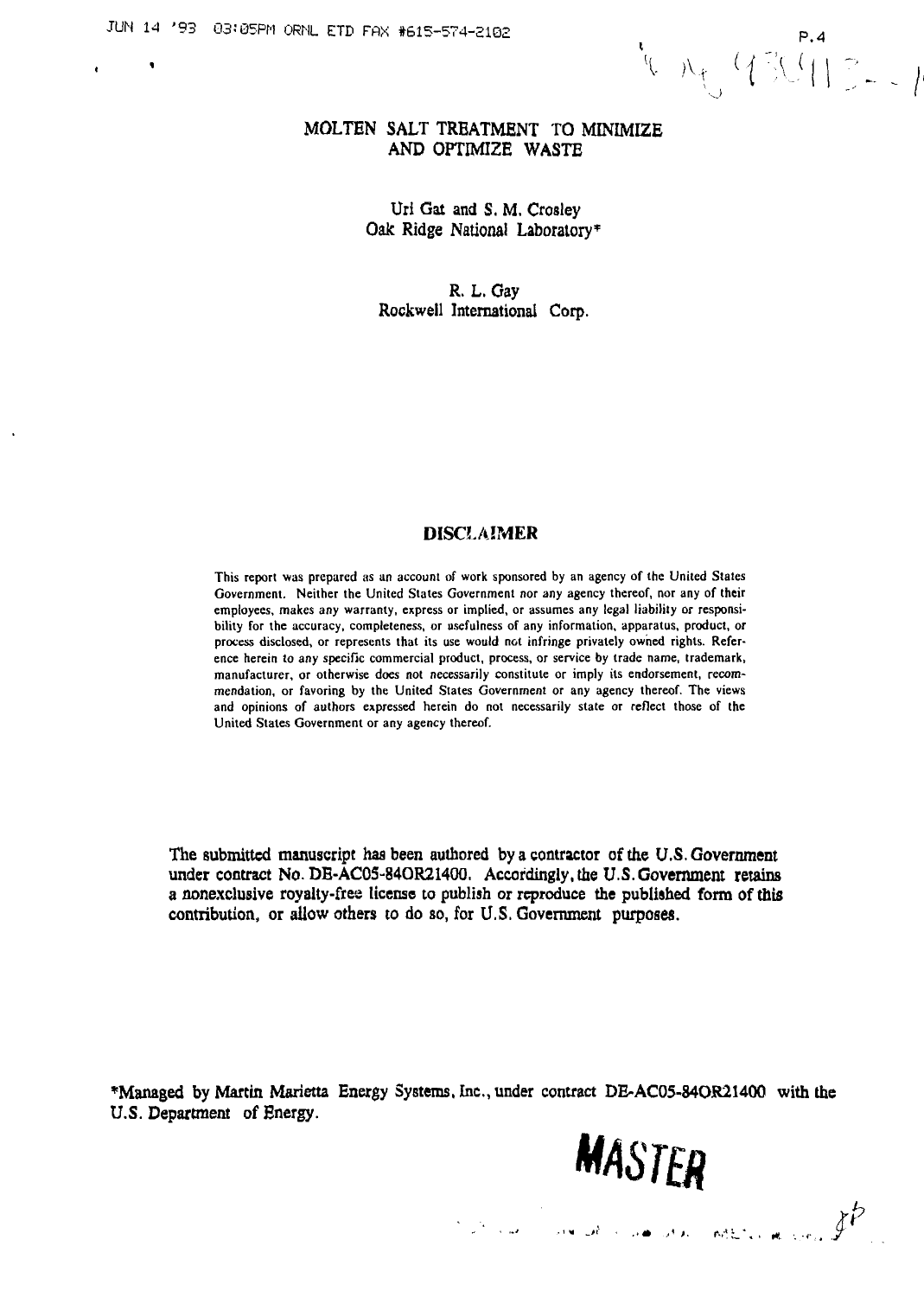### MOLTEN SALT TREATMENT TO MINIMIZE AND OPTIMIZE WASTE

Uri Gat and S. M. Crosley **R. L. Gay**<br>
Oak Ridge National Laboratory **Rockwell International Corp.** Oak Ridge National Laboratory **Rockwell International Corp.**<br> **P. O. Box 2009, Building 9108** 6633 Canoga Park Avenue P. O. Box 2009, Building 9108 6633 Canoga Park Avenue<br>Oak Ridge, Tennessee 37831-8088 6633 Canoga Park, California 91303 Oak Ridge, Tennessee 37831-8088 Canoga Park, C<br>(615) 574-0560 (818) 686-6110  $(615)$  574-0560

#### ABSTRACT

A combination molten salt oxidizer (MSO) and molten salt reactor (MSR) is described for treatment of waste. The MSO is proposed for contained oxidization of organic hazardous waste, for reduction of mass and volume of dilute waste by evaporation of the water. The MSO residue is to be treated to optimize the waste in terms of its composition, chemical form, mixture, concentration, encapsulation, shape, size, and configuration. Accumulations and storage are minimized, shipments are sized for low risk. Actinides, fissile material, and long-lived isotopes are separated and completely burned or transmuted in an MSR. The MSR requires no fuel element fabrication, accepts the materials as salts in arbitrarily small quantities enhancing safety, security, and overall acceptability.

#### INTRODUCTION

This paper describes a proposed comprehensive option to treat radioactive and hazardous waste. Particular emphasis is put on the treatment of mixed waste (i.e., hazardous and radioactive waste), and on dilute waste. The molten salt oxidizer (MSO) waste treatment is combined with a molten salt reactor (MSR) to treat wastes that contain fissile materials, long-lived radioactive isotopes, and/or hazardous wastes. At the present time, these wastes can be handled only with extreme difficulty, and in many cases there is no acceptable disposal solution. The major issue with these wastes is their persistence in the environment. Their containment for long periods of time, often measured in millennia, with no possibility of leaching or otherwise dispersing out of their confined space is all but impossible.

Hazardous waste can often be destroyed by incineration. However, their complete destruction, to satisfy the current laws and regulations, requires extraordinary precautions which are very costly and often not very reliable. Failures are expensive in recovery cost and penalties. When the hazardous materials contain elements that are hazardous per se or contain radioisotopes, incineration no longer is a viable option for the treatment, because the complete containment of all materials at all times is exuberantly expensive. When the waste is very dilute, the off-gas treatment system must accommodate large volumes that make the required containment and cleanliness a difficult task.

## MOLTEN SALT OXIDIZER

The molten salt oxidizer (MSO) process for treatment of hazardous waste has been known and discussed for a long time.<sup>1</sup> The principle of the MSO is simple; into a hot bath of molten salt, the organic and/or dilute waste is introduced and air is also sparged in at the same time. The molten salt bath is generally maintained between  $600$  and  $1100^{\circ}$ C. A salt commonly used is sodium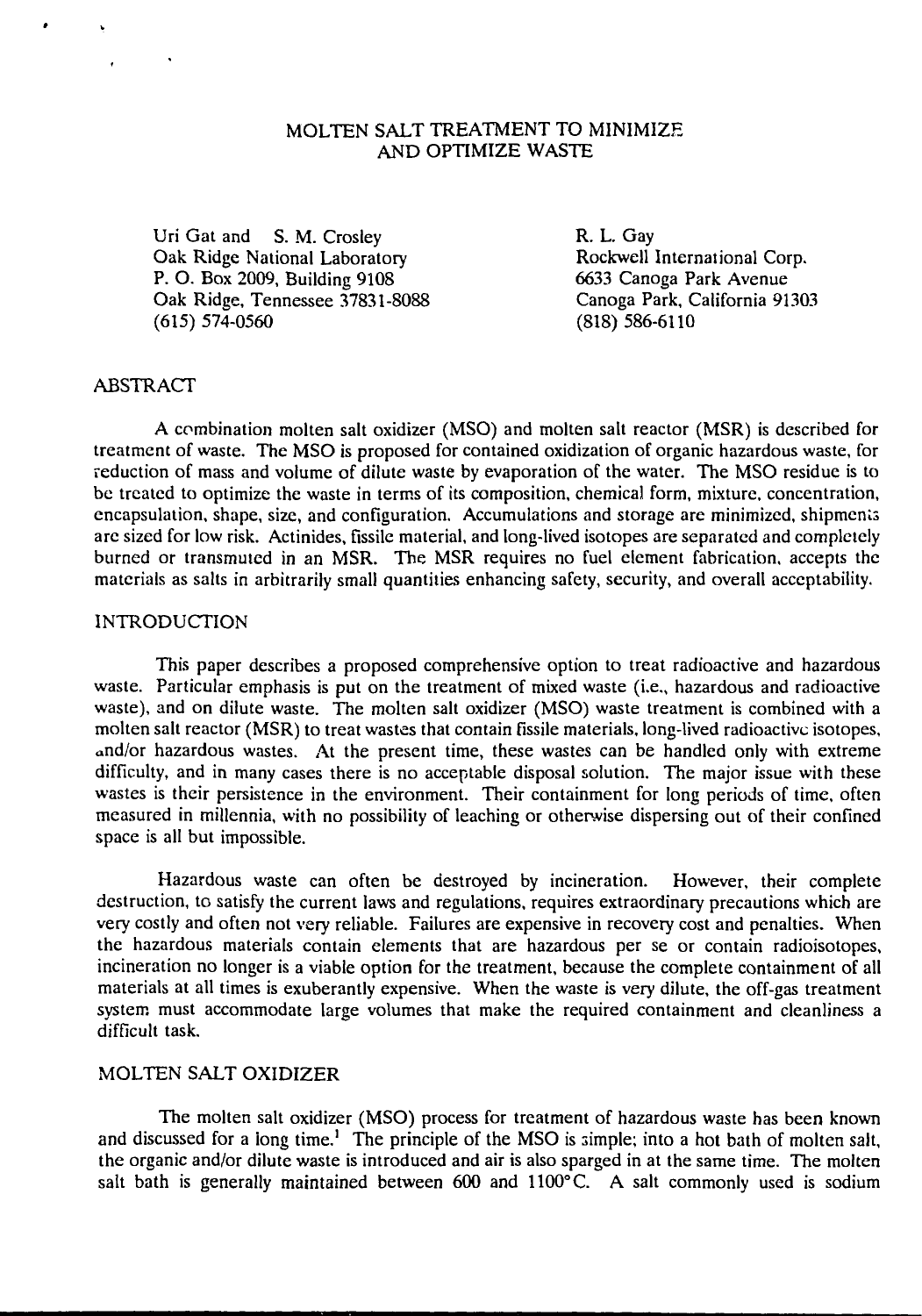carbonate (see Fig. 1). The bath may consist of cither one or two stages. A two-stage unit may be maintained as a slightly reducing bath in the first stage to enhance retention of metals, and as an oxidizing bath in the second stage to assure complete oxidation of the acid gases. A second stage may also function as a gas scrubber.

Organic waste is introduced into the MSO and oxidized. Molecular carbon and hydrogen exit as carbon dioxide and water vapor. Also, any water is evaporated. Most metals are retained in the molten salt. Any halogens that are present are retained as a halogen salt releasing carbon dioxide from the carbonate salt. Retention rates are considered very good.<sup>2</sup> Nevertheless, a filter is provided on the off-gas to prevent escape of entrained materials.

The molten salt's prime function as distinguished from an incinerator is to retain and contain the waste, the nonbenign products, and the residue particularly the metals. The molten salt also acts as a solvent for the reactants, the waste, and the oxygen in the air; it thus greatly reduces the reactor volume. The salt acts as a heat transfer medium and a conductor, in some cases it provides catalatic enhancement of the reaction. This makes the reaction volume more uniform, better controlled, and avoids hot spots or reaction bursts. The salt also chemically binds the halogens. The salt acts as a scrubber for particulates. MSO treatment of explosives has been proposed and successfully tested.<sup>3</sup>

## MIXED WASTE

Mixed waste, that is waste that contains hazardous waste and radionuclides, can also be treated in an MSO. The organic component of the hazardous waste will be oxidized in the MSO and the radionuclides will be retained in the salt. This will convert mixed waste into radioactive waste. This treatment is limited to those radioactive elements that are retained in the salt. As a rule, this includes the metals but does not include such non-metals as carbon (fourteen).

The residue embedded in the salt can be disposed of as waste. However, the residue can also be further processed to recover the salt and reduce radioactive waste volume or mass, as will be discussed later.

### DILUTE WASTE

Dilute waste, including mixed waste, can be treated in MSO. The diluent, presumably water, will be evaporated and removed with the off-gas as part of the vapor in the exhaust gas. Under optimal conditions, the exothermic energy content of the waste oxidation is sufficient to sustain continuous operation with no need for external energy supplement, other than for the initial start-up. Temperature control can be maintained by changes of the energy losses through the insulation, or by slight augmentation of the energy with an external energy source.

For those cases in which the energy content of the waste is not sufficient to evaporate the water, a possibility is to mix two waste streams, the one with deficient energy and one with excess energy, so that together they meet the desired optimum to sustain the oxidation temperature while evaporating the water. When such a mixing is cither not possible or not desirable, the energy can be supplemented by adding fuel to the waste for that purpose. Another possibility is to use a furnace and supply external heat.

An important group of radioactive or mixed dilute waste that may be suitable for the MSO treatment is some of the defense waste that has accumulated over the years. Portions of that waste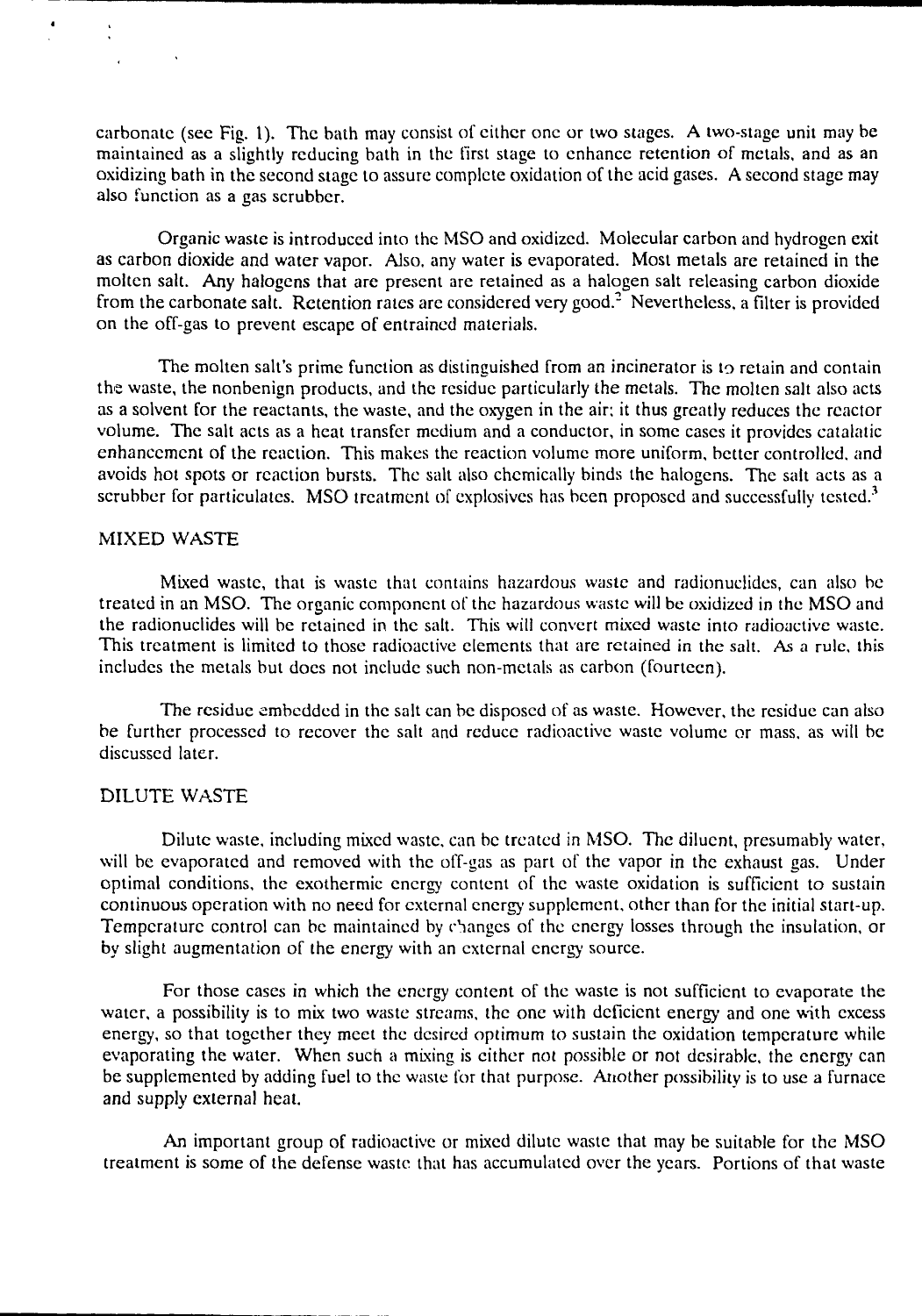contain a variety of elements and materials, including special nuclear materials, mixed with and dissolved in large volumes of water.

## TREATMENT OF WASTE RESIDUE

The waste residue, that is the retained metals in the salt, can be disposed of as is. Depending to some extent on the combination of the metals in the mix, stabilization and encapsulation may be required.

The more desirable alternative to disposal, and in some cases a necessary one, is to treat the residue. The residue is already contained in a molten salt, and as such is amenable to chemical processing. The processing can occur immediately at the MSO. Several goals for the processing are possible. A basic goal for the processing can be the restoration and separation of the salt, usually to the carbonate and recycling of the salt for repeated use in the MSO. The motivation for this action is primarily economic and there is need to compare the (total) cost of recycling of the salt with disposal and replacement of the salt.

Another goal can be the recovery of economically valuable elements from the mixture for recycle. This would be applicable to precious materials for which it would be economical to do the separation. Another reason for removing some elements from the waste is to lower the disposal cost of the waste and in some instances it may be necessary to permit the disposal of the waste. Some combination of materials are prohibitively expensive to dispose of. This is true for long-lived radioactive isotopes and some special nuclear materials where long time safe storage is needed. The separated materials can be brought into a form, shape, and containment which will make their disposal acceptable, for example by reducing their volume and stabilizing them in a nonleachable matrix and encapsulating them.

Processing the waste for disposal makes it possible to bring the waste to an optimum for the disposal. This optimum regards the final chemical composition to which the waste is taken. The concentration of the waste can be in any added material mixture that is desired. The mixture with which it is combined can be one that fixes it, such as glass, ceramic, concrete, or the like. The waste can be encapsulated to protect it from leaching or diffusing into the environment. Since the waste is encountered in a liquid form, it can, in most cases, be poured into its final container, which in turn can take on any size or shape. The waste can also be transported to the disposal sites in any desired quantity per shipment so that any risk can be minimized. Special consideration is due for radioactive waste. This waste must be specifically protected due to the emanating radiation and due to its internal energy release. To protect the waste from reaching excessive temperatures and to shield its radiation, long, narrow rods are one of the possible useful shapes. The temperature rise to the center of the rod can be easily kept within a desired limit and the shielding necessary, per unit of length, can be kept within low limits. Further, sucii rods can be readily remotely handled and stored. The ability to have small sizes is important when fissile materials are involved and criticality and safeguarding are important issues.

# ACTINIDES, FISSILE MATERIAL, AND LONG-LIVED ISOTOPES

Wastes containing actinides, fissile materials, and/or long-lived isotopes require special attention. Fissile materials must be configured to prevent criticality under any circumstances. Fissile materials must also be safeguarded such that neither diversion nor proliferation is possible. Actinides, fissile materials, and long-lived isotopes require very long-term safe disposal sites for disposal. Disposal of these materials is expensive and at the present time is an unresolved issue. The selective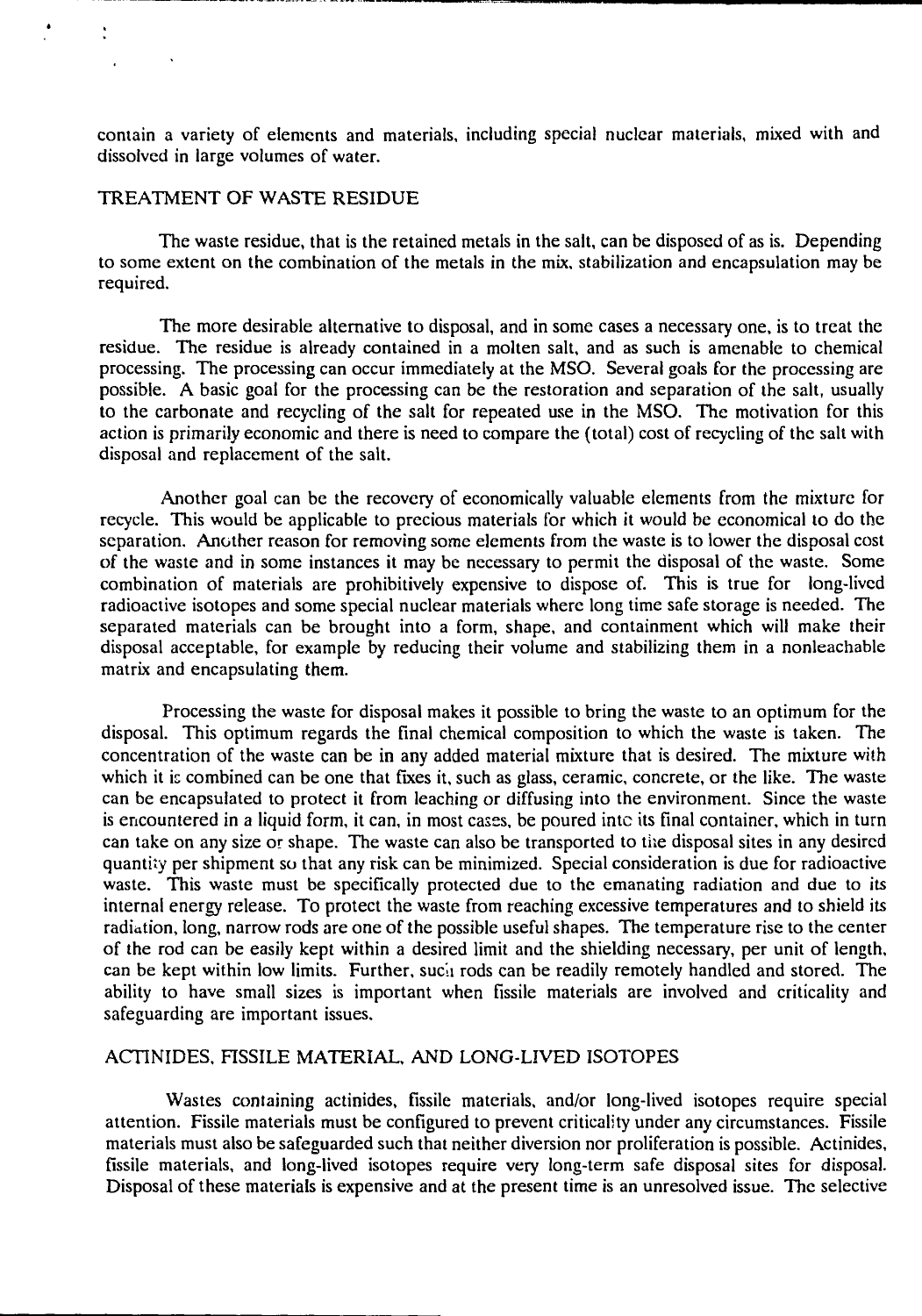separation of these materials from the waste in the spent salt processing of an MSO facility will alleviate the rest of the waste from these expensive special concerns.

The actinides, fissile materials, and long-lived isotopes (actually the elements of which these isotopes are part) once they have been reduced to a minimum mass can be introduced into a nuclear reactor or any transmuting device, such as the Accelerator Transmuter Waste (ATW) with the fuel. The fissile materials will become part of the fissile fuel, will fission, and contribute their share to the energy generation. This will convert them from a problematic waste to a beneficial energy source. The actinides and the long-lived isotopes will be transmuted in the reactor.

A particularly suitable reactor for the utilization of fissile material and the transmutation of the actinides and long-lived isotopes is the molten salt reactor. Materials emerging from a molten salt waste treatment process can readily be converted to the salt that can be directly fed into the molten salt reactor.

#### MOLTEN SALT REACTORS

Molten salt reactors (MSRs) are fluid fuel reactors with partial, or complete on-line processing of the reactor fuel.<sup>4-6</sup> MSRs are particularly suitable to accept the actinides, fissile materials, and long-lived isotopes from molten salt oxidizer. The MSO can provide the materials as a salt and the MSRs accept the salts. There is no fuel fabrication for MSRs and the feed from the MSO to the MSR can be direct. This also means that there is no need for storage or accumulation of these materials at any time or location due to the logistics of the reactor.

The MSR can accept the materials in arbitrarily small quantities and at irregular intervals. Hence shipments of materials can be limited to small quantities at a time so that no accumulation or storage is needed and the risk associated with each shipment can be low. Also when fissile materials are involved, the safeguards and security needed are limited and the concern for criticality accidents is all but eliminated.

The MSR can be operated in a way that will completely transmute the actinides and completely consume the plutonium. This is done for the MSR with limited processing by leaving the materials in the reactor or for the MSR with full processing by returning these materials to the core. At the end of life, the reactor is fed only fissionable uranium either from an external source (another MSR) and/or from converted thorium in the reactor itself. No new actinides are produced and those in the core are, including plutonium, transmuted and consumed. The uranium in the salt is quantitatively removed with the efficient uranium volatility process. The remaining salt contains the waste and can be disposed of. In some cases, further treatment will be required.

#### SUMMARY AND CONCLUSIONS

A methodology is proposed for treating waste that combines a molten salt oxidizer and a molten salt reactor that can treat waste that is otherwise very difficult to treat. The methodology can simplify the treatment of mixed wastes and dilute mixed or radioactive waste and is very suitable for wastes containing actinides, fissile material, and long-lived isotopes.

Mixed and dilute waste are first treated in a MSO to oxidize the hazardous waste leaving only the metals in the mixture. Dilute wastes are treated to evaporate the water. When the waste energy content is insufficient to evaporate the water, it is matched with a waste that has excess energy or some fuel or external heating is supplied. This action removes the organic hazardous materials and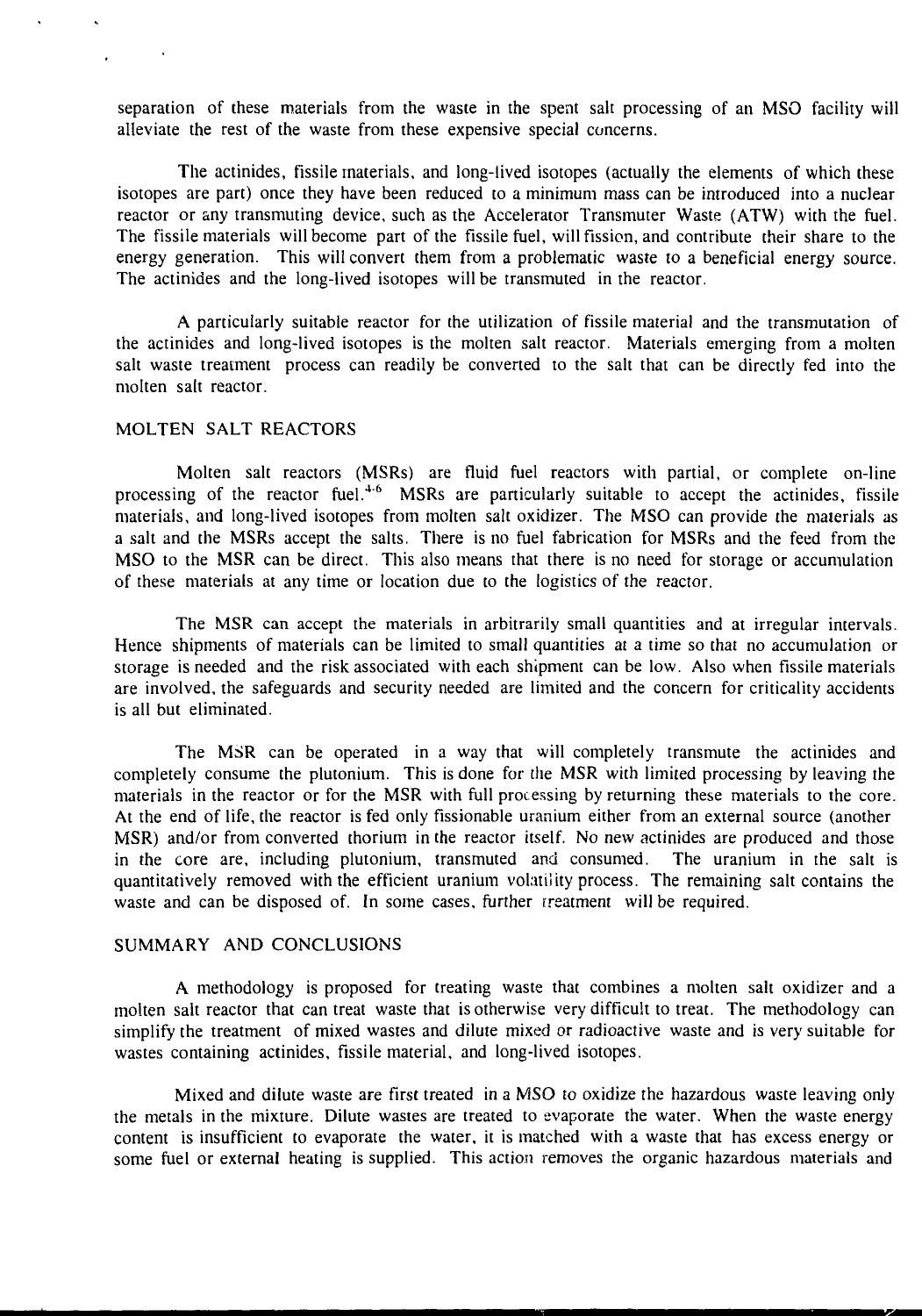in many cases changes a mixed waste to a radioactive waste. The waste is now concentrated in the salt mixture.

The waste mixture in the salt can be processed to optimize it for disposal. Optimization can include:

- the separation of elements for reuse,  $\bullet$
- $\bullet$ the stabilization of the waste in a desired chemical form,
- $\bullet$ the concentration, or dilution, with other materials for better handling,
- $\bullet$ the fixing in a matrix such as glass, ceramic, or concrete,
- the encapsulation in a protective canister, and
- the forming into size, shape, and configuration that is best for the disposal.

For highly radioactive waste, configuration into long, narrow rods is a possibility. The rods arc an effective heat-transfer configuration that will avoid melting or evaporation, and can be readily shielded. Rods are also convenient for remote handling and disposal.

Shipments are made in arbitrarily small quantities so that the risk is minimized.

When actinides, fissile material, or long-lived isotopes are present they can be separated and fed into a molten salt reactor for complete burning or transmutation. The MSR can accept small quantities on an irregular schedule in the form of a salt. No fabrication or other special preparation steps are required. Accumulation, storage, safeguards, criticality safety, and security can be minimized. In its final operation, the reactor can be operated such that the final waste will contain no fissile material, nor actinides, ami few long-lived isotopes.

The combination of MSO and MSR treatment can relieve many of the more serious concerns and difficulties of waste disposal. It can avoid mixed wastes, reduce the volume and mass of materials to be disposed. It can bring the waste into an optimal shape, concentration, and configuration. It can reduce the risk of transportation and storage and reduce handling. For radioactive waste, it can remove fissile materials alleviating criticality safety, safeguards, security, and the very long-range assurance issues. The long-range assurance is also eased by removing actinides and long-lived isotopes from the waste. All of this results in better economics and more acceptable waste treatment.

### REFERENCES

- 1. K. M. BARCLAY, R. L. GAY, J. C. NEWCOMB, S. J. YOSIM, D. J. LORENZO, J. E. VAN CLEVE JR., "Disposal of Simulated Intermediate Level Radioactive Waste by Molten Salt Combustion," Report of Consolidated Fuel Process Program, ORNL/CFRP-79/9, (April 1979).
- 2. L. H. TAYLOR, "Process, Destruction of Chemical Warfare Agents, Propellants, and Munitions," presented to Committee on Alternative Chemical Demilitarization Technologies, National Academy of Sciences (June 4, 1992).
- 3. R. UPADLYE, C. PRUNEDY, W. BRUMMOND, "The Destruction of Energetic Materials by the Molten Salt Process," LLNL, presented at the 12th Annual Incineration Conference, Knoxville, TN (1993).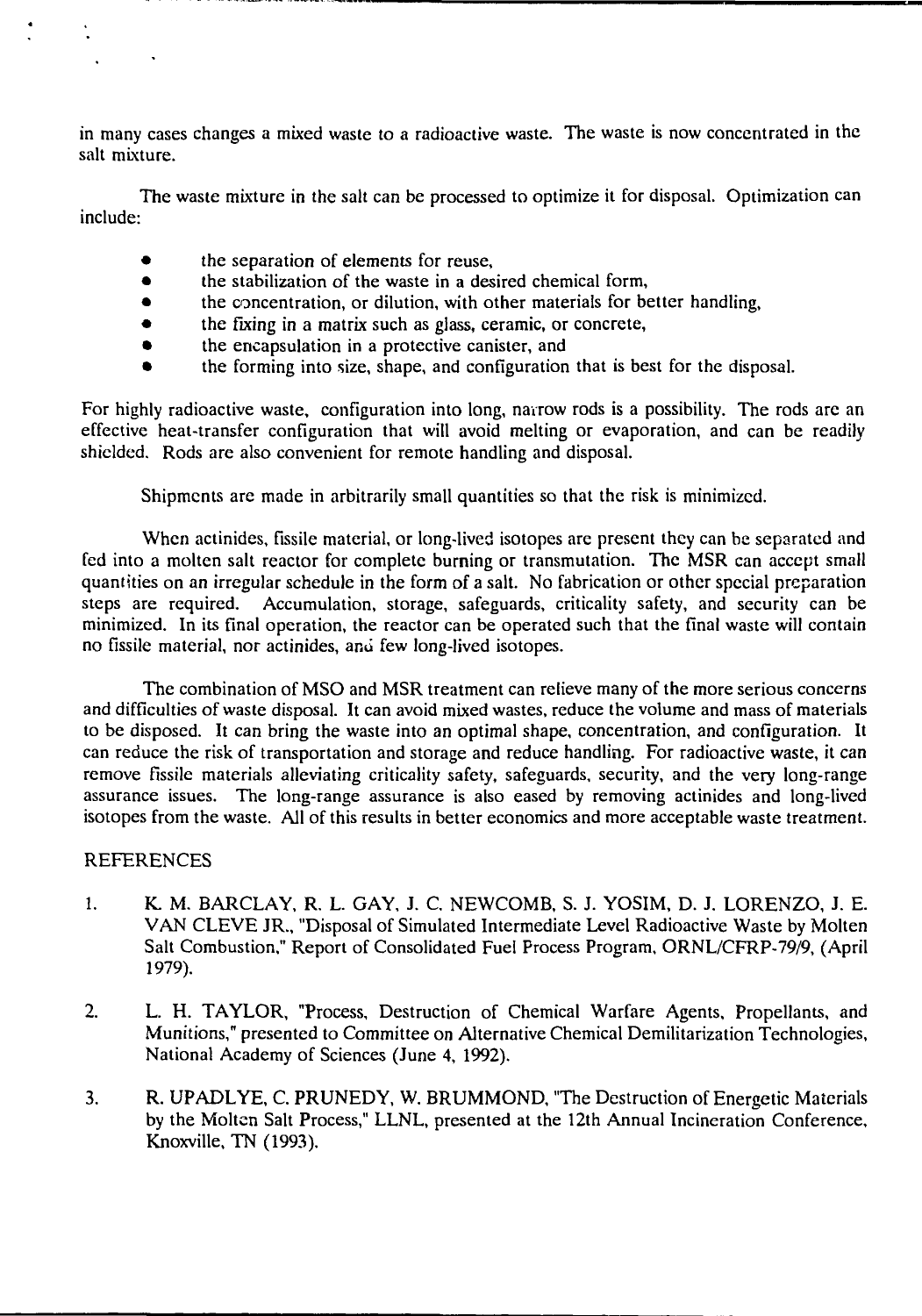4. J. A. LANE, H. G. MACPHERSON, and F. MASLAN, Fluid Fuel Reactors, Adison-Wesley, Reading, Massachusetts (1958).

 $\bullet$ 

 $\ddot{\cdot}$ 

 $\ddot{\phantom{a}}$ 

 $\hat{\textbf{r}}$ 

- 5. URI GAT, J. R. ENGEL, and H. L. DODDS, "Molten Salt Reactors for Burning Dismantled Weapons Fuel," Nucl. Tech., Vol. 100 (December 1992).
- 6. URI GAT and J. R. ENGEL, "Dismantled Fuel Burning in Molten Salt Reactors," Global '93, Future Nuclear Systems: Energizing Fuel Cycles and Waste Disposal Options, September 12- 17, 1993, Seattle, Washington.